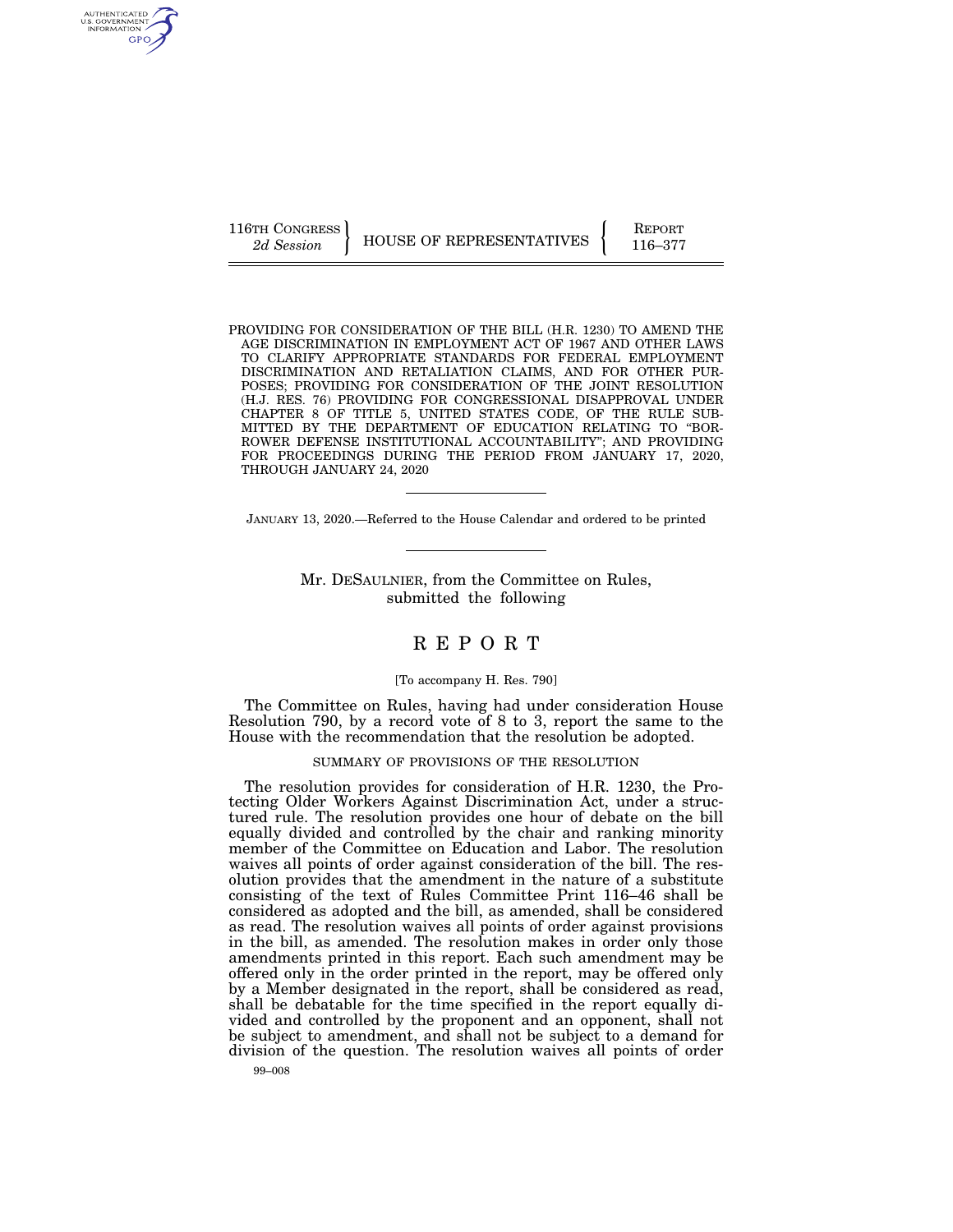against the amendments printed in this report. The resolution provides one motion to recommit with or without instructions. The resolution provides for consideration of H.J. Res. 76, providing for congressional disapproval under chapter 8 of title 5, United States Code, of the rule submitted by the Department of Education relating to ''Borrower Defense Institutional Accountability'', under a closed rule. The resolution provides one hour of debate on the joint resolution equally divided and controlled by the chair and ranking minority member of the Committee on Education and Labor. The resolution waives all points of order against consideration of the joint resolution. The resolution provides that the joint resolution shall be considered as read. The resolution waives all points of order against provisions in the joint resolution. The resolution provides for one motion to recommit. Section 3 of the resolution provides that on any legislative day during the period from January 17, 2020, through January 24, 2020: the Journal of the proceedings of the previous day shall be considered as approved; and the Chair may at any time declare the House adjourned to meet at a date and time to be announced by the Chair in declaring the adjournment. The resolution provides that the Speaker may appoint Members to perform the duties of the Chair for the duration of the period addressed by section 3 of the resolution as though under clause 8(a) of rule I. The resolution provides that each day during the period addressed by section 3 shall not constitute a legislative day for the purposes of clause 7 of rule XV (Consensus Calendar).

### EXPLANATION OF WAIVERS

Although the resolution waives all points of order against consideration of H.R. 1230, the Committee is not aware of any points of order. The waiver is prophylactic in nature.

Although the resolution waives all points of order against provisions in H.R. 1230, as amended, the Committee is not aware of any points of order. The waiver is prophylactic in nature.

Although the resolution waives all points of order against the amendments to H.R. 1230 printed in this report, the Committee is not aware of any points of order. The waiver is prophylactic in nature.

The waiver of all points of order against consideration of H.J. Res. 76 includes waivers of the following:

• Section 103(i) of H. Res. 6, which prohibits consideration of an unreported bill pursuant to a rule.

• Clause 10 of rule XXI, which prohibits consideration of a measure that has a net effect of increasing the deficit or reducing the surplus over the five- or 10-year period.

• Section 302(f) of the Congressional Budget Act, which prohibits consideration of legislation providing new budget authority in excess of a 302(a) or 302(b) allocation of such authority.

Although the resolution waives all points of order against provisions in H.J. Res. 76, the Committee is not aware of any points of order. The waiver is prophylactic in nature.

#### COMMITTEE VOTES

The results of each record vote on an amendment or motion to report, together with the names of those voting for and against, are printed below: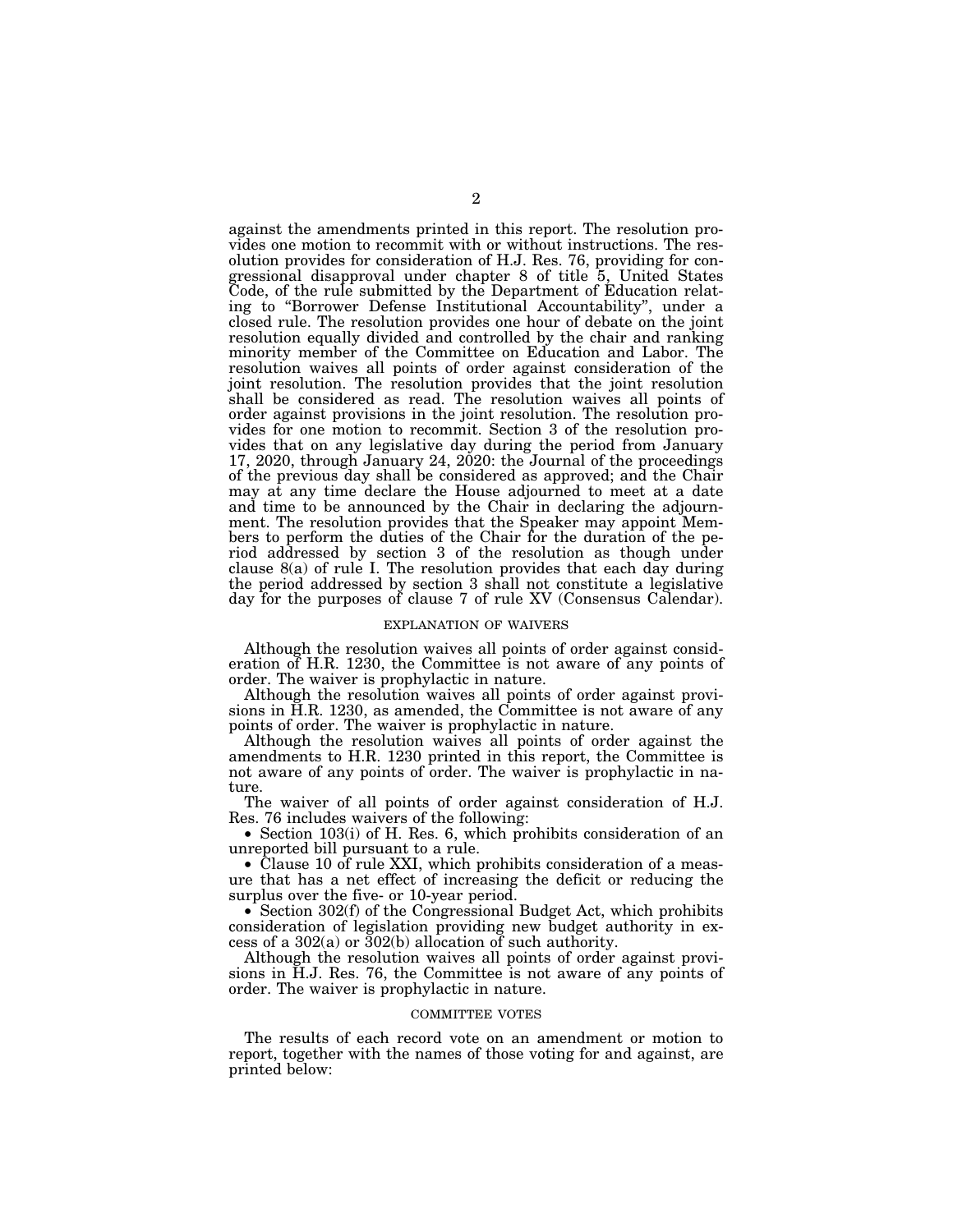## *Rules Committee record vote No. 231*

Motion by Mr. Cole to report an open rule for H.R. 1230. Defeated: 3–7

| Yea<br>Nav<br>Nav<br>Yea<br>Yea<br>Nav<br>Nav<br>Nav | <b>Maiority Members</b> | Vote | <b>Minority Members</b> | Vote |
|------------------------------------------------------|-------------------------|------|-------------------------|------|
| Nav<br>Nav                                           |                         |      |                         |      |

## *Rules Committee record vote No. 232*

Motion by Mr. Woodall to amend the rule to H.R. 1230 to make in order amendment #3, offered by Rep. Foxx (NC), which strikes provision allowing mixed-motive claims in Title VII of the Civil Rights Act of 1964 retaliation cases. Defeated: 3–7

| <b>Maiority Members</b> | Vote                                   | <b>Minority Members</b> | Vote              |
|-------------------------|----------------------------------------|-------------------------|-------------------|
|                         | Nav<br>Nav<br>Nav<br>Nav<br>Nay<br>Nav |                         | Yea<br>Yea<br>Yea |
|                         | Nav                                    |                         |                   |

## *Rules Committee record vote No. 233*

Motion by Mr. Burgess to provide for consideration of H. Res. 783, honoring the members of the military and intelligence community who carried out the mission that killed Qasem Soleimani, and for other purposes, under an open rule. Defeated: 3–8

| <b>Maiority Members</b> | Vote                                                 | <b>Minority Members</b> | Vote              |
|-------------------------|------------------------------------------------------|-------------------------|-------------------|
|                         | Nav<br>Nav<br>Nav<br>Nay<br>Nav<br>Nay<br>Nav<br>Nav |                         | Yea<br>Yea<br>Yea |

## *Rules Committee record vote No. 234*

Motion by Mr. DeSaulnier to report the rule. Adopted: 8–3

| <b>Maiority Members</b> | Vote                            | <b>Minority Members</b> | Vote              |
|-------------------------|---------------------------------|-------------------------|-------------------|
|                         | Yea<br>Yea<br>Yea<br>Yea<br>Yea |                         | Nay<br>Nay<br>Nav |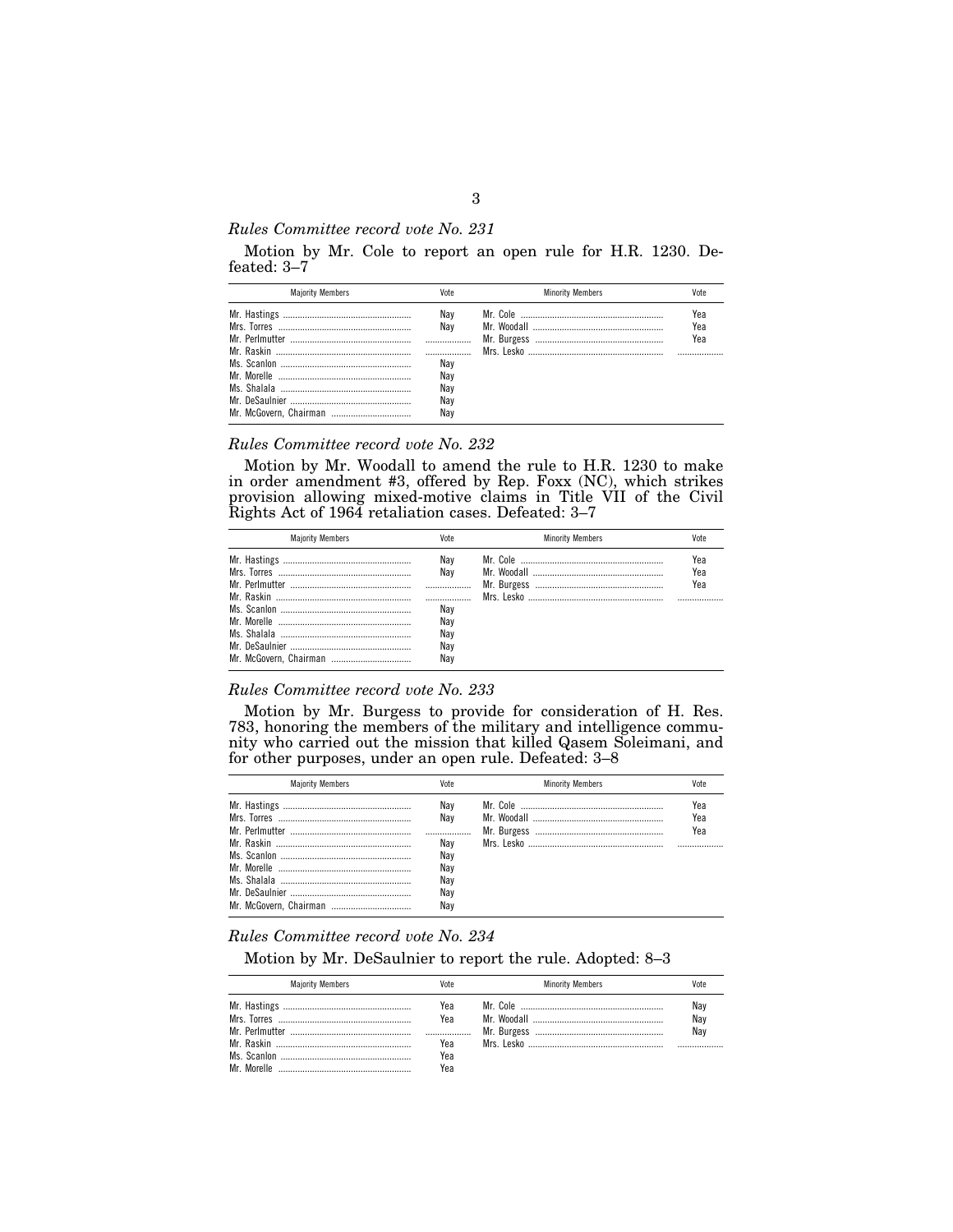| <b>Majority Members</b> | Vote | <b>Minority Members</b> | Vote |
|-------------------------|------|-------------------------|------|
| Ms. Shalala             | Yea  |                         |      |
| Mr. DeSaulnier          | Yea  |                         |      |
|                         | Yea  |                         |      |

#### SUMMARY OF THE AMENDMENTS TO H.R. 1230 MADE IN ORDER

1. DeSaulnier (CA), Davis, Rodney (IL): Requires a GAO report on the Equal Employment Opportunity Commission's (EEOC) ability to meet the demands of its workload; its plans for investigating mixed motive age discrimination claims; and options for improving EEOC's ability to respond to allegations of age discrimination. (10 minutes)

2. Davis, Rodney (IL), Pingree (ME), Stefanik (NY), Stevens (MI), González-Colón, Jenniffer (PR), Trone (MD), Stauber (MN), Kaptur (OH), Hurd (TX), Smith, Christopher (NJ), Bost (IL), DeSaulnier (CA), Spanberger (VA), McCollum (MN): To require the Secretary of the Department of Labor and the Chair of the Equal Opportunity Employment Commission to conduct a study to determine the number of older adult women who may have been adversely impacted by age discrimination as a motivating factor in workplace discrimination or employment. Requires the report to be submitted to Congress and made publicly available within one year and would require a recommendation on best practices to combat gender and age discrimination in the workplace. (10 minutes)

3. Allen (GA): Requires GAO study on age discrimination and Title VII of the Civil Rights Act of 1964 retaliation charges and cases, and conditions the bill taking effect on the results of the study. (10 minutes)

4. Brown (MD): Requires the Equal Employment Opportunity Commission to submit yearly reports for 5-years to Congress on the number of age discrimination claims brought under this Act. (10 minutes)

5. Tlaib (MI): Requires within 5 years the US Commission on Civil Rights to submit a report containing an analysis of the status of Federal mixed motive age discrimination in employment claims made against Federal agencies. (10 minutes)

## TEXT OF AMENDMENTS TO H.R. 1230 MADE IN ORDER

1. AN AMENDMENT TO BE OFFERED BY REPRESENTATIVE DESAULNIER OF CALIFORNIA OR HIS DESIGNEE, DEBATABLE FOR 10 MINUTES

At the end, add the following:

### **SEC. 5. REPORT BY GOVERNMENT ACCOUNTABILITY OFFICE.**

Not later than 2 years after the date of the enactment of this Act, the Government Accountability Office shall submit to the Congress a report analyzing how the Equal Employment Opportunity Commission investigates mixed motive age discrimination claims arising under the Acts amended by this Act, focusing on—

(1) the ability of the Commission to meet the demands of its workload under such Acts;

(2) the plans of the Commission for investigating systemic age discrimination in violation of such Acts;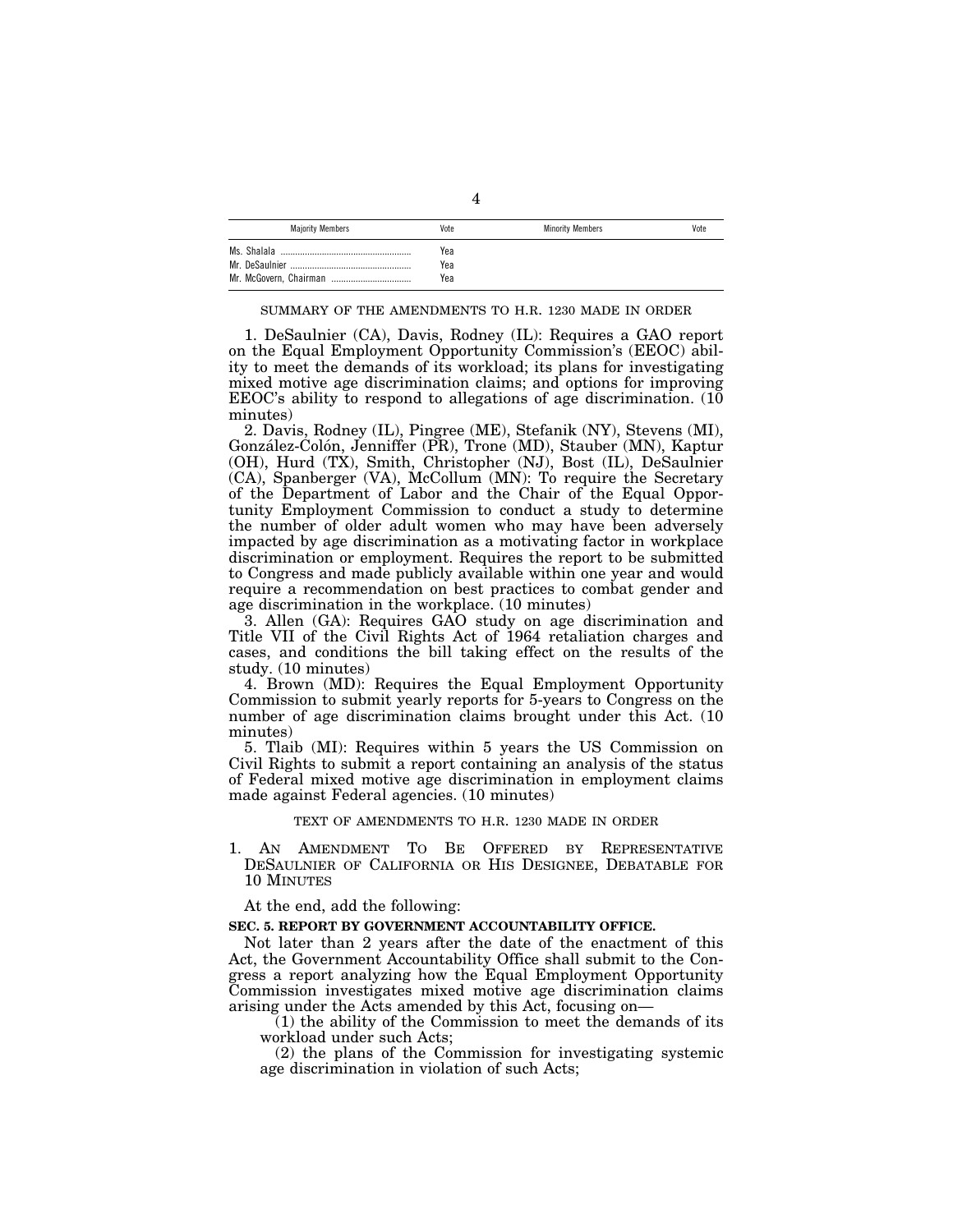(3) the plans of the Commission for litigation under such Acts; and

(4) the options for improving the ability of the Commission to respond to allegations of age discrimination in violation of such Acts.

## 2. AN AMENDMENT TO BE OFFERED BY REPRESENTATIVE DAVIS OF ILLINOIS OR HIS DESIGNEE, DEBATABLE FOR 10 MINUTES

At the end, add the following:

## **SEC. 5. STUDY AND REPORT TO CONGRESS.**

Not later than 1 year after the date of the enactment of this Act, the Secretary of Labor and the Equal Opportunity Employment Commission shall jointly conduct a study to determine the number of claims pending or filed, in addition to cases closed, by women who may have been adversely impacted by age discrimination as a motivating factor in workplace discrimination or employment termination. The Secretary of Labor and Chairman of the Commission shall jointly submit to the Congress, and make available to the public, a report that contains the results of the study, including recommendations for best practices to prevent and to combat gender and age discrimination as it relates to women in the workplace.

## 3. AN AMENDMENT TO BE OFFERED BY REPRESENTATIVE ALLEN OF GEORGIA OR HIS DESIGNEE, DEBATABLE FOR 10 MINUTES

Page 8, beginning on line 3, strike "date of enactment" and insert "effective date".

Add the following at the end:

#### **SEC. 5. EFFECTIVE DATE.**

(a) GAO STUDY.—Subject to subsection (b), this Act and the amendments made by this Act shall not take effect until the date the Government Accountability Office reports to the Congress the results of a study such Office carries out to determine whether—

(1) the Supreme Court's decisions in *Gross v. FBL Financial Services, Inc*., 557 U.S. 167 (2009), and *Texas Southwestern Medical Center v. Nassar*, 570 U.S. 338 (2013), have discouraged individuals from filing age discrimination charges and title VII retaliation charges with the Equal Employment Opportunity Commission,

(2) such decisions have discouraged individuals from filing age discrimination cases and title VII cases, and

(3) the success rates of age discrimination cases and title VII cases brought has decreased.

(b) LIMITATION.—If the results of the study carried out under subsection (a) show that individuals have not been discouraged as described in such subsection and that the success rate of cases described in such subsection has not decreased, then this Act and the amendments made by this Act shall not take effect.

## 4. AN AMENDMENT TO BE OFFERED BY REPRESENTATIVE BROWN OF MARYLAND OR HIS DESIGNEE, DEBATABLE FOR 10 MINUTES

At the end, add the following: